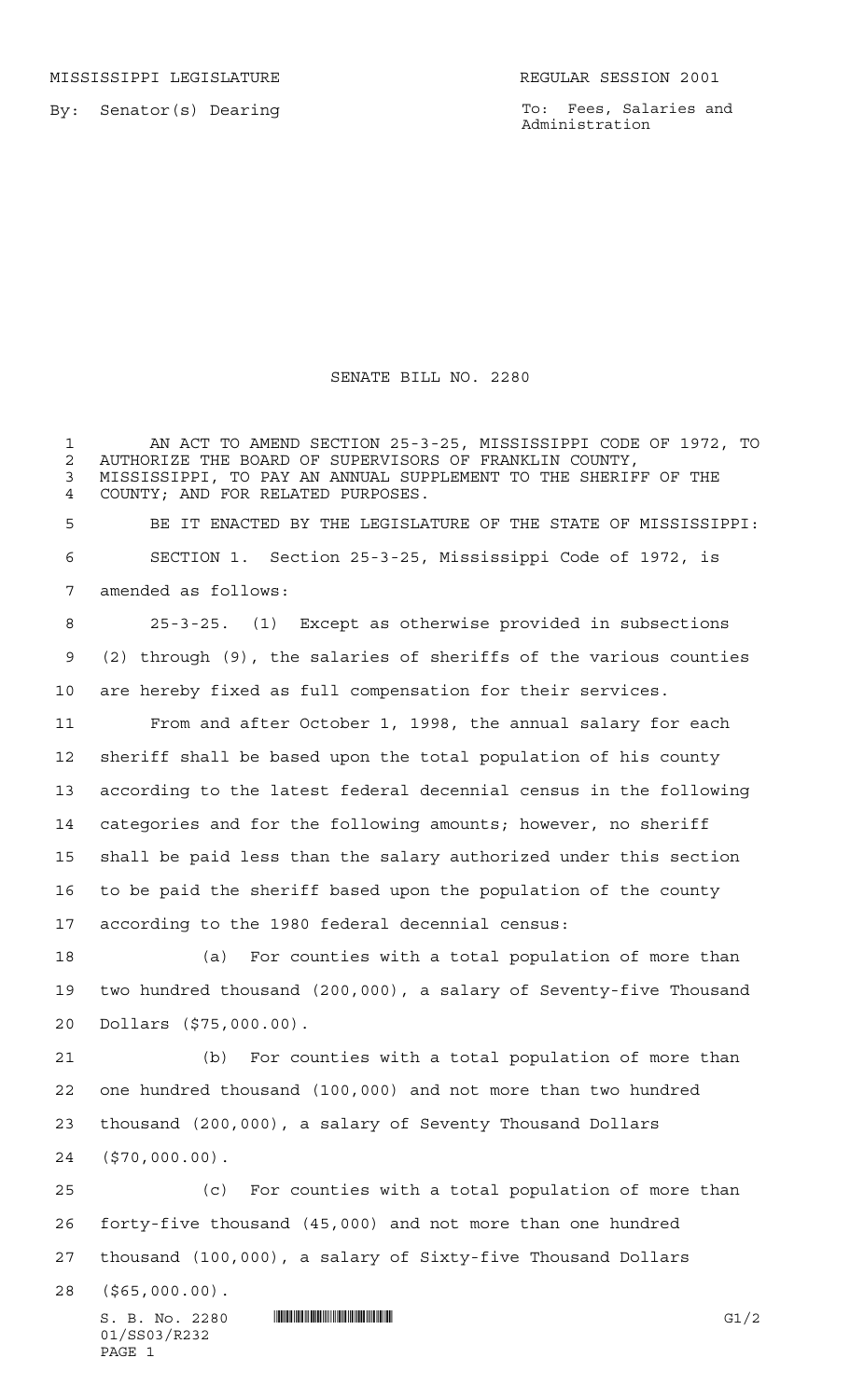(d) For counties with a total population of more than thirty-four thousand (34,000) and not more than forty-five thousand (45,000), a salary of Sixty Thousand Dollars (\$60,000.00).

 (e) For counties with a total population of more than twenty-five thousand (25,000) and not more than thirty-four thousand (34,000), a salary of Fifty-two Thousand Dollars (\$52,000.00).

 (f) For counties with a total population of more than fifteen thousand (15,000) and not more than twenty-five thousand (25,000), a salary of Fifty Thousand Dollars (\$50,000.00).

 (g) For counties with a total population of more than nine thousand five hundred (9,500) and not more than fifteen thousand (15,000), a salary of Forty-seven Thousand Dollars (\$47,000.00).

 (h) For counties with a total population of more than seven thousand five hundred (7,500) and not more than nine thousand five hundred (9,500), a salary of Forty-five Thousand Dollars (\$45,000.00).

 (i) For counties with a total population of not more than seven thousand five hundred (7,500), a salary of Forty-two Thousand Dollars (\$42,000.00).

 (2) In addition to the salary provided for in subsection (1) of this section, the Board of Supervisors of Leflore County may, in its discretion, pay an annual supplement to the sheriff of the county in an amount not to exceed Ten Thousand Dollars (\$10,000.00). The Legislature finds and declares that the annual supplement authorized by this subsection is justified in such county for the following reasons:

 (a) The Mississippi Department of Corrections operates and maintains a restitution center within the county;

 (b) The Mississippi Department of Corrections operates and maintains a community work center within the county;

 $S. B. No. 2280$  .  $\blacksquare$ 01/SS03/R232 PAGE 2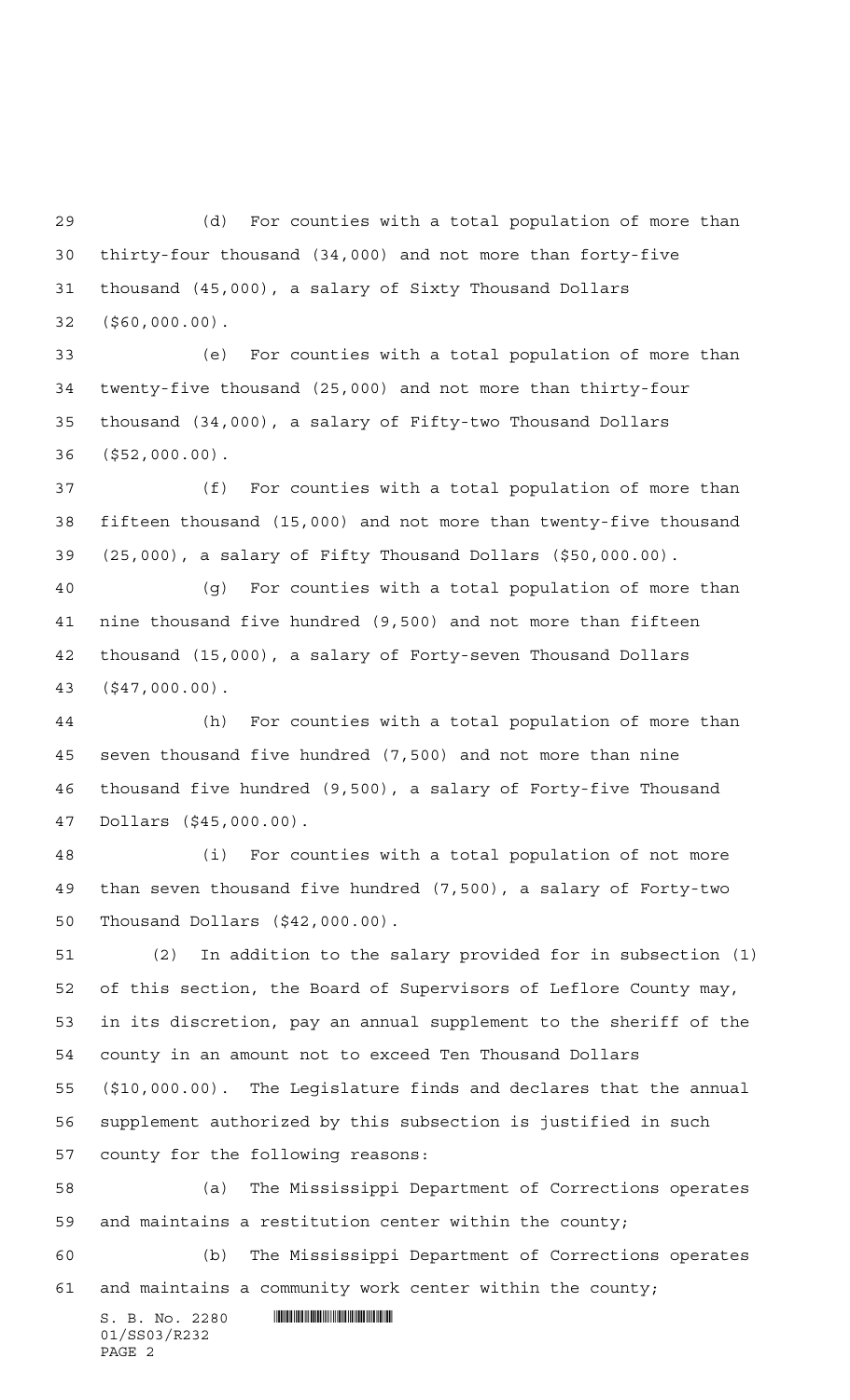(c) There is a resident circuit court judge in the county whose office is located at the Leflore County Courthouse; (d) There is a resident chancery court judge in the county whose office is located at the Leflore County Courthouse; (e) The Magistrate for the Fourth Circuit Court District is located in the county and maintains his office at the Leflore County Courthouse; (f) The Region VI Mental Health-Mental Retardation Center, which serves a multicounty area, calls upon the sheriff to

 provide security for out-of-town mental patients, as well as patients from within the county;

 (g) The increased activity of the Child Support Division of the Department of Human Services in enforcing in the courts parental obligations has imposed additional duties on the sheriff; and

 (h) The dispatchers of the enhanced E-911 system in place in Leflore County has been placed under the direction and control of the sheriff.

 (3) In addition to the salary provided for in subsection (1) of this section, the Board of Supervisors of Rankin County may, in its discretion, pay an annual supplement to the sheriff of the county in an amount not to exceed Ten Thousand Dollars (\$10,000.00). The Legislature finds and declares that the annual supplement authorized by this subsection is justified in such county for the following reasons:

 (a) The Mississippi Department of Corrections operates and maintains the Central Mississippi Correctional Facility within the county;

 (b) The State Hospital is operated and maintained within the county at Whitfield;

 (c) Hudspeth Regional Center, a facility maintained for the care and treatment of the mentally retarded, is located within

the county;

 $S. B. No. 2280$  .  $M$ 01/SS03/R232 PAGE 3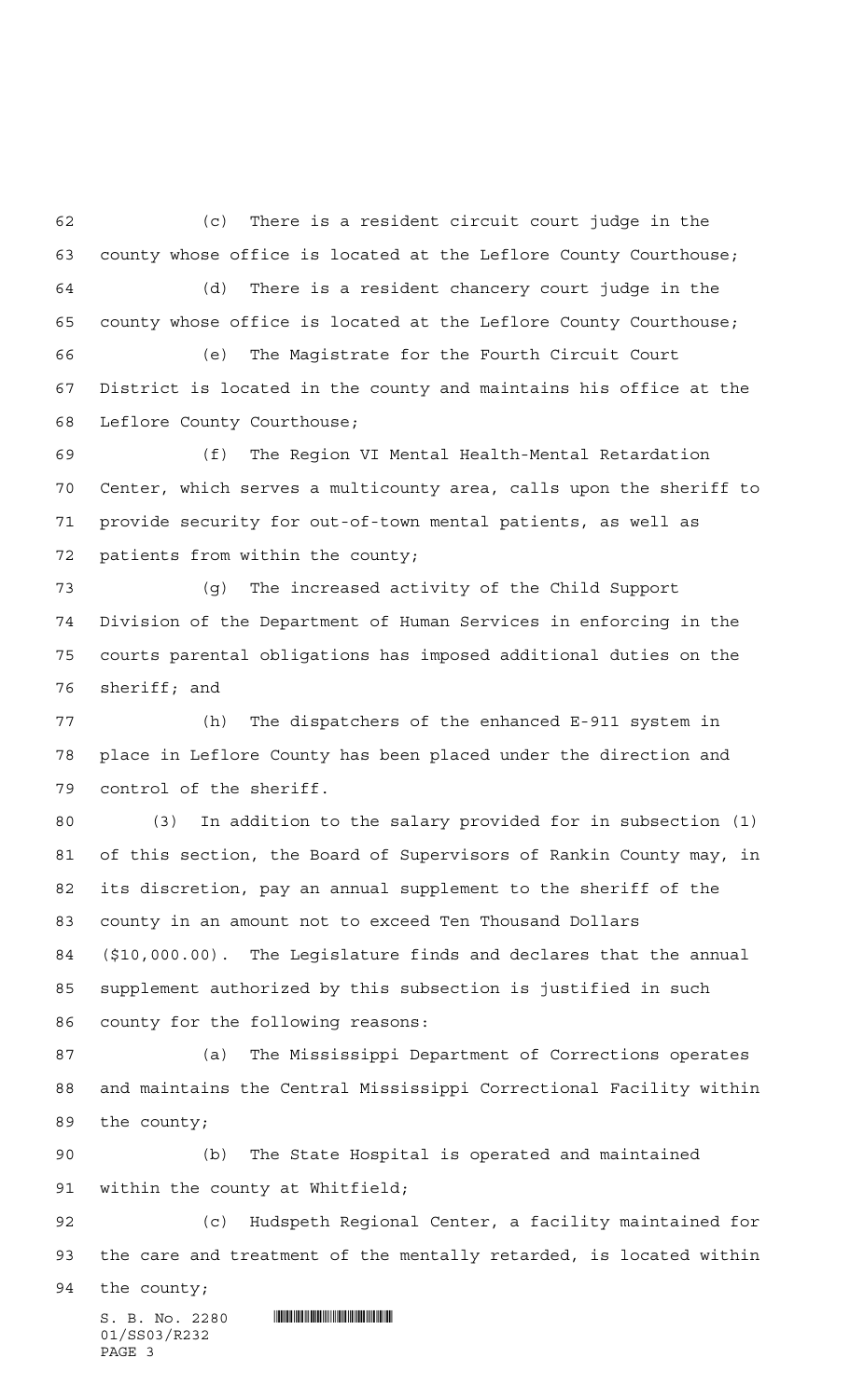(d) The Mississippi Law Enforcement Officers Training Academy is operated and maintained within the county;

 (e) The State Fire Academy is operated and maintained within the county;

 (f) The Pearl River Valley Water Supply District, ordinarily known as the "Reservoir District," is located within the county;

 (g) The Jackson International Airport is located within the county;

 (h) The patrolling of the state properties located within the county has imposed additional duties on the sheriff; and

 (i) The sheriff, in addition to providing security to the nearly one hundred thousand (100,000) residents of the county, has the duty to investigate, solve and assist in the prosecution of any misdemeanor or felony committed upon any state property located in Rankin County.

 (4) In addition to the salary provided for in subsection (1) of this section, the Board of Supervisors of Neshoba County shall pay an annual supplement to the sheriff of the county an amount equal to Ten Thousand Dollars (\$10,000.00).

 (5) In addition to the salary provided for in subsection (1) of this section, the Board of Supervisors of Tunica County may, in their discretion, pay an annual supplement to the sheriff of the county an amount equal to Ten Thousand Dollars (\$10,000.00), payable beginning April 1, 1997.

 (6) In addition to the salary provided for in subsection (1) of this section, the Board of Supervisors of Hinds County shall pay an annual supplement to the sheriff of the county in an amount equal to Fifteen Thousand Dollars (\$15,000.00). The Legislature finds and declares that the annual supplement authorized by this subsection is justified in such county for the following reasons:

 $S. B. No. 2280$  . And  $S. 3280$ 01/SS03/R232 PAGE 4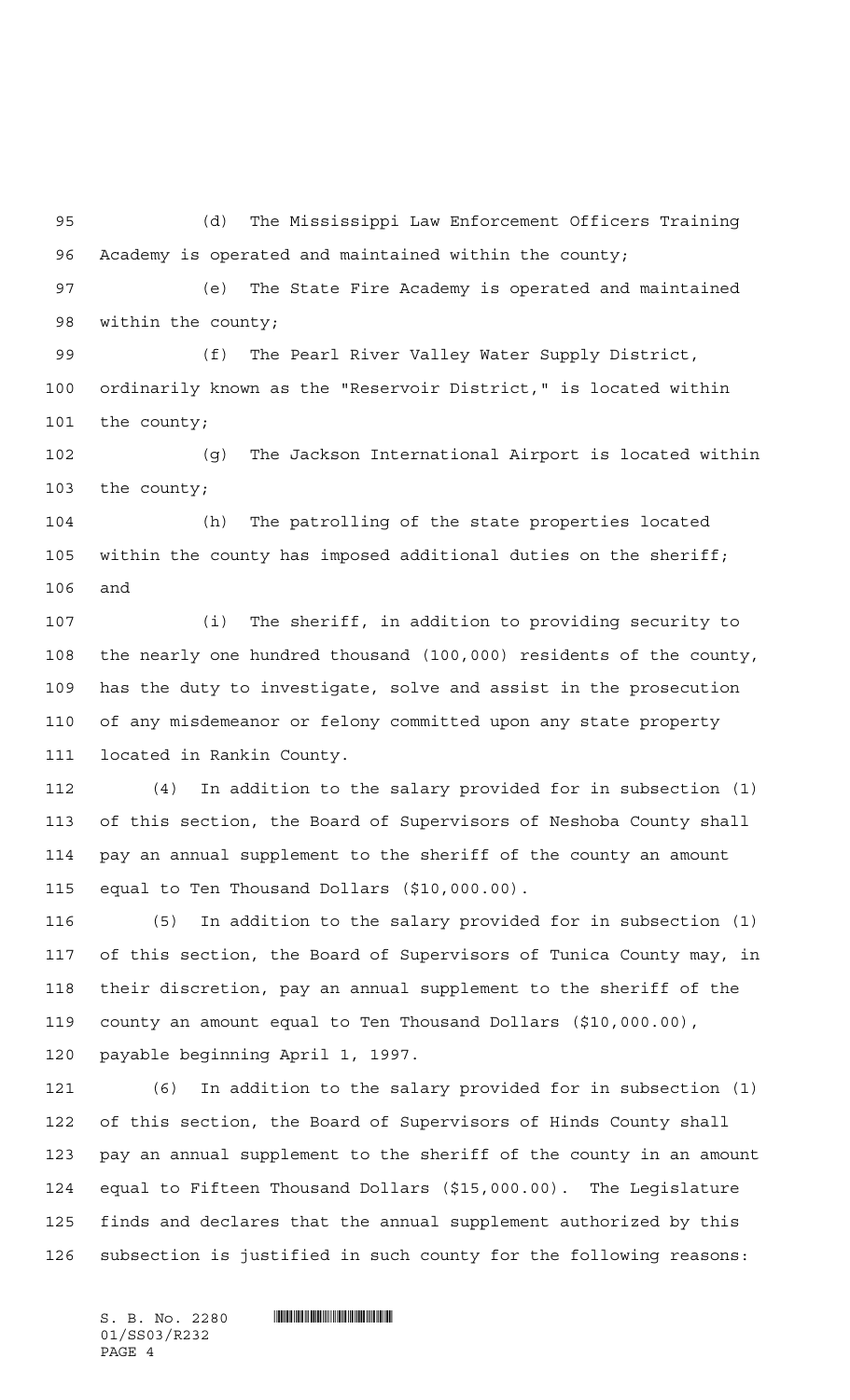(a) Hinds County has the greatest population of any county, two hundred fifty-four thousand four hundred forty-one (254,441) by the 1990 census, being almost one hundred thousand (100,000) more than the next most populous county;

 (b) Hinds County is home to the state capitol and the seat of all state government offices;

 (c) Hinds County is the third largest county in geographic area, containing eight hundred seventy-five (875) square miles;

 (d) Hinds County is comprised of two (2) judicial districts, each having a courthouse and county office buildings;

 (e) There are four (4) resident circuit judges, four (4) resident chancery judges, and three (3) resident county judges in Hinds County, the most of any county, with the sheriff acting as chief executive officer and provider of bailiff services for all;

 (f) The main offices for the clerk and most of the judges and magistrates for the United States District Court for the Southern District of Mississippi are located within the county;

 (g) The state's only urban university, Jackson State University, is located within the county;

 (h) The University of Mississippi Medical Center, combining the medical school, dental school, nursing school and hospital, is located within the county;

 (i) Mississippi Veterans Memorial Stadium, the state's largest sports arena, is located within the county;

 (j) The Mississippi State Fairgrounds, including the Coliseum and Trade Mart, are located within the county;

 (k) Hinds County has the largest criminal population in the state, such that the Hinds County Sheriff's Department operates the largest county jail system in the state, housing

 $S. B. No. 2280$  . And  $S. 3280$ 01/SS03/R232 PAGE 5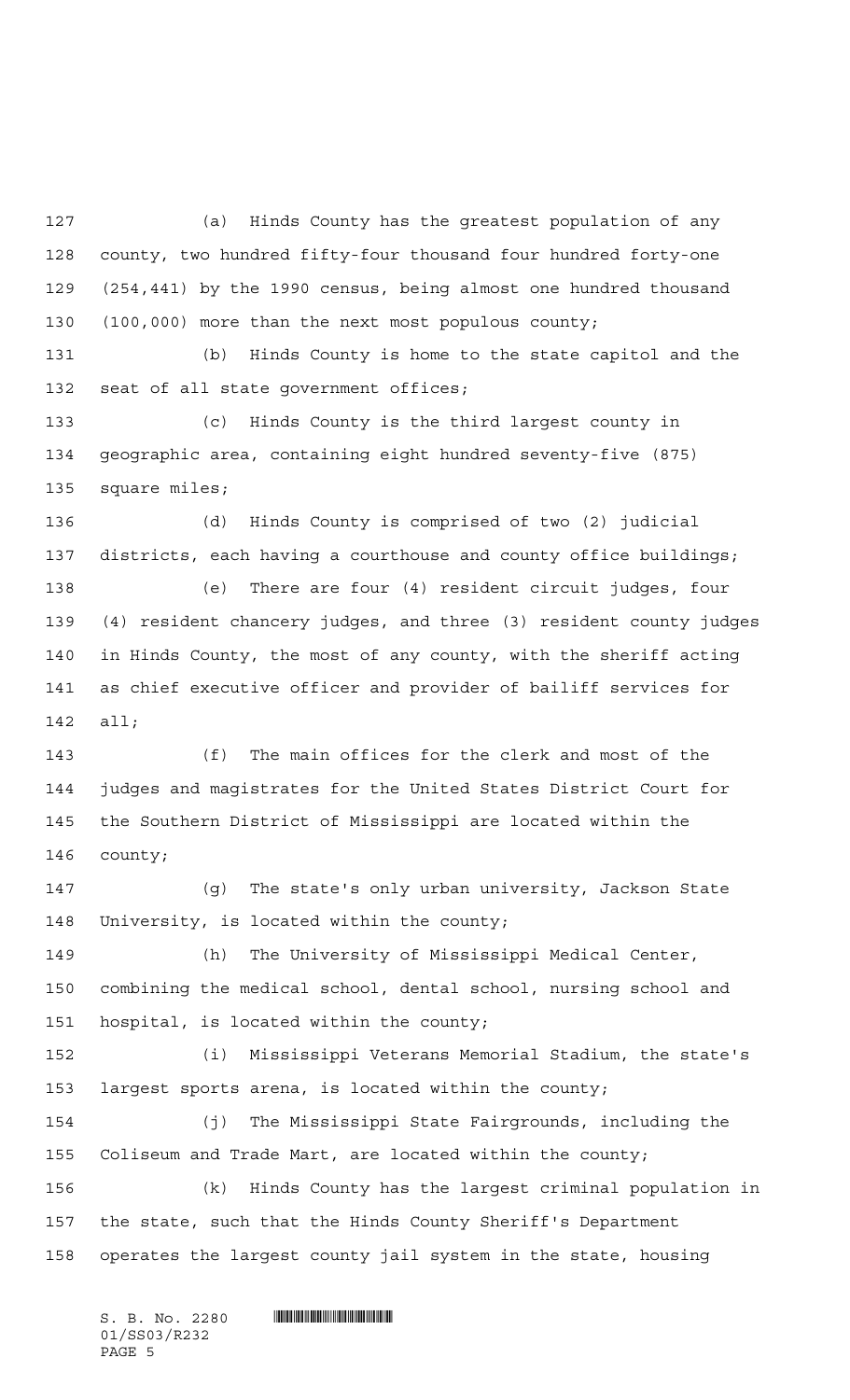almost one thousand (1,000) inmates in three (3) separate detention facilities;

 (l) The Hinds County Sheriff's Department handles more mental and drug and alcohol commitments cases than any other sheriff's department in the state;

 (m) The Mississippi Department of Corrections maintains a restitution center within the county;

 (n) The Mississippi Department of Corrections regularly houses as many as one hundred (100) state convicts within the Hinds County jail system; and

 (o) The Hinds County Sheriff's Department is regularly asked to provide security services not only at the Fairgrounds and Memorial Stadium, but also for events at the Mississippi Museum of Art and Jackson City Auditorium.

 (7) In addition to the salary provided for in subsection (1) of this section, the Board of Supervisors of Wilkinson County, in its discretion, may pay an annual supplement to the sheriff of the county in an amount not to exceed Ten Thousand Dollars (\$10,000.00). The Legislature finds and declares that the annual supplement authorized by this subsection is justified in such county because the Mississippi Department of Corrections contracts for the private incarceration of state inmates at a private correctional facility within the county.

 (8) In addition to the salary provided for in subsection (1) of this section, the Board of Supervisors of Marshall County, in its discretion, may pay an annual supplement to the sheriff of the county in an amount not to exceed Ten Thousand Dollars (\$10,000.00). The Legislature finds and declares that the annual supplement authorized by this subsection is justified in such county because the Mississippi Department of Corrections contracts for the private incarceration of state inmates at a private correctional facility within the county.

01/SS03/R232 PAGE 6

 $S. B. No. 2280$  . And  $S. 3280$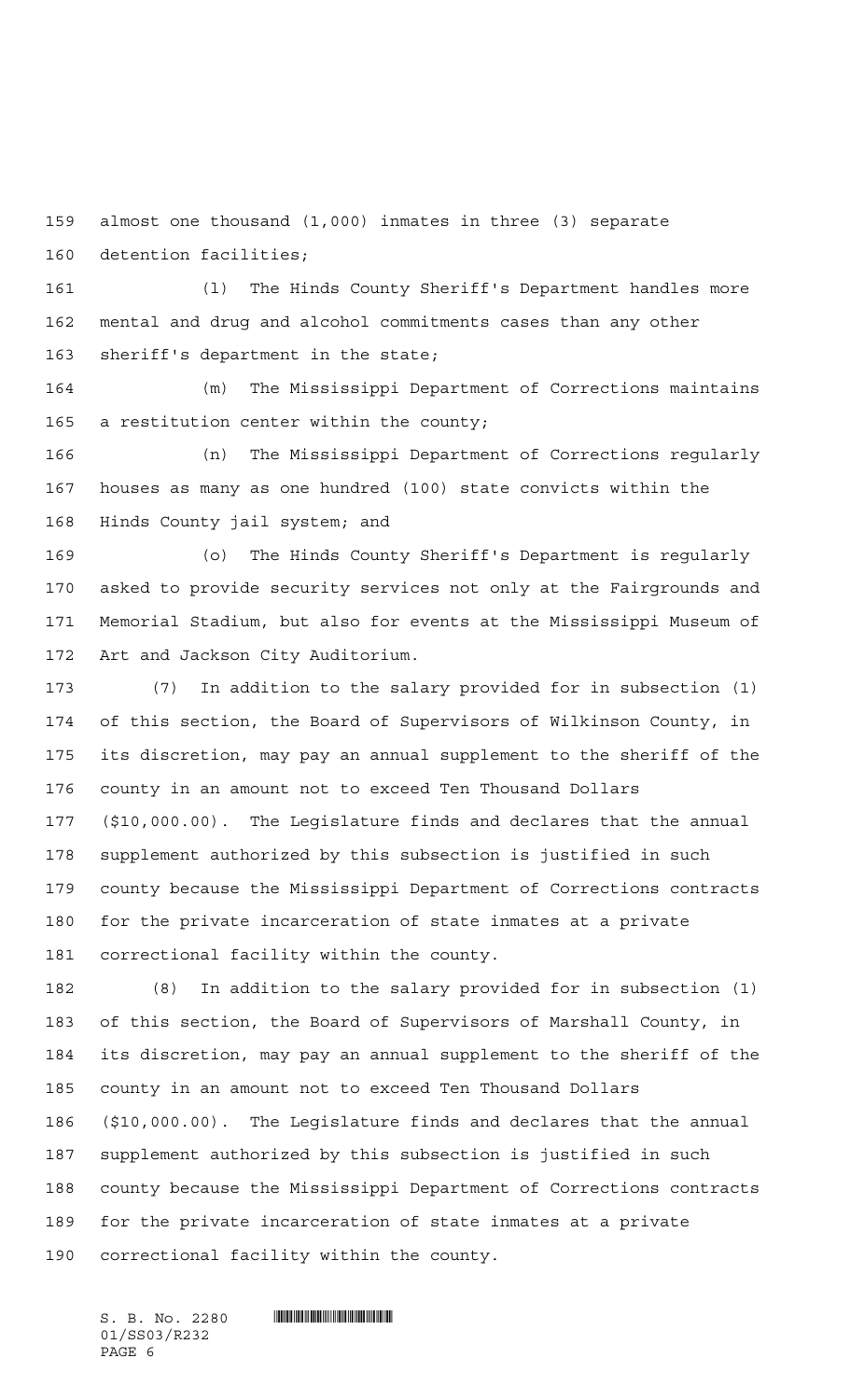(9) In addition to the salary provided in subsection (1) of this section, the Board of Supervisors of Greene County, in its discretion, may pay an annual supplement to the sheriff of the county in an amount not to exceed Ten Thousand Dollars (\$10,000.00). The Legislature finds and declares that the annual supplement authorized by this subsection is justified in such county for the following reasons:

 (a) The Mississippi Department of Corrections operates and maintains the South Mississippi Correctional Facility within the county;

 (b) In 1996, additional facilities to house another one thousand four hundred sixteen (1,416) male offenders were constructed at the South Mississippi Correctional Facility within the county; and

 (c) The patrolling of the state properties located within the county has imposed additional duties on the sheriff justifying additional compensation.

 (10) In addition to the salary provided for in subsection (1) of this section, the Board of Supervisors of Franklin County, in its discretion, may pay an annual supplement to the sheriff of the county in an amount not to exceed Ten Thousand Dollars (\$10,000.00). The Legislature finds and declares that the annual supplement authorized by this subsection is justified in such

county because the sheriff has certain contractual duties

regarding a regional correctional facility within Jefferson County

used for the private incarceration of state inmates.

 $S. B. No. 2280$  . And  $S. S. S.$  (11) The salaries herein provided shall be payable monthly on the first day of each calendar month by chancery clerk's warrant drawn on the general fund of the county; however, the board of supervisors, by resolution duly adopted and entered on its minutes, may provide that such salaries shall be paid semimonthly on the first and fifteenth day of each month. If a pay date falls on a weekend or legal holiday, salary payments

```
01/SS03/R232
PAGE 7
```